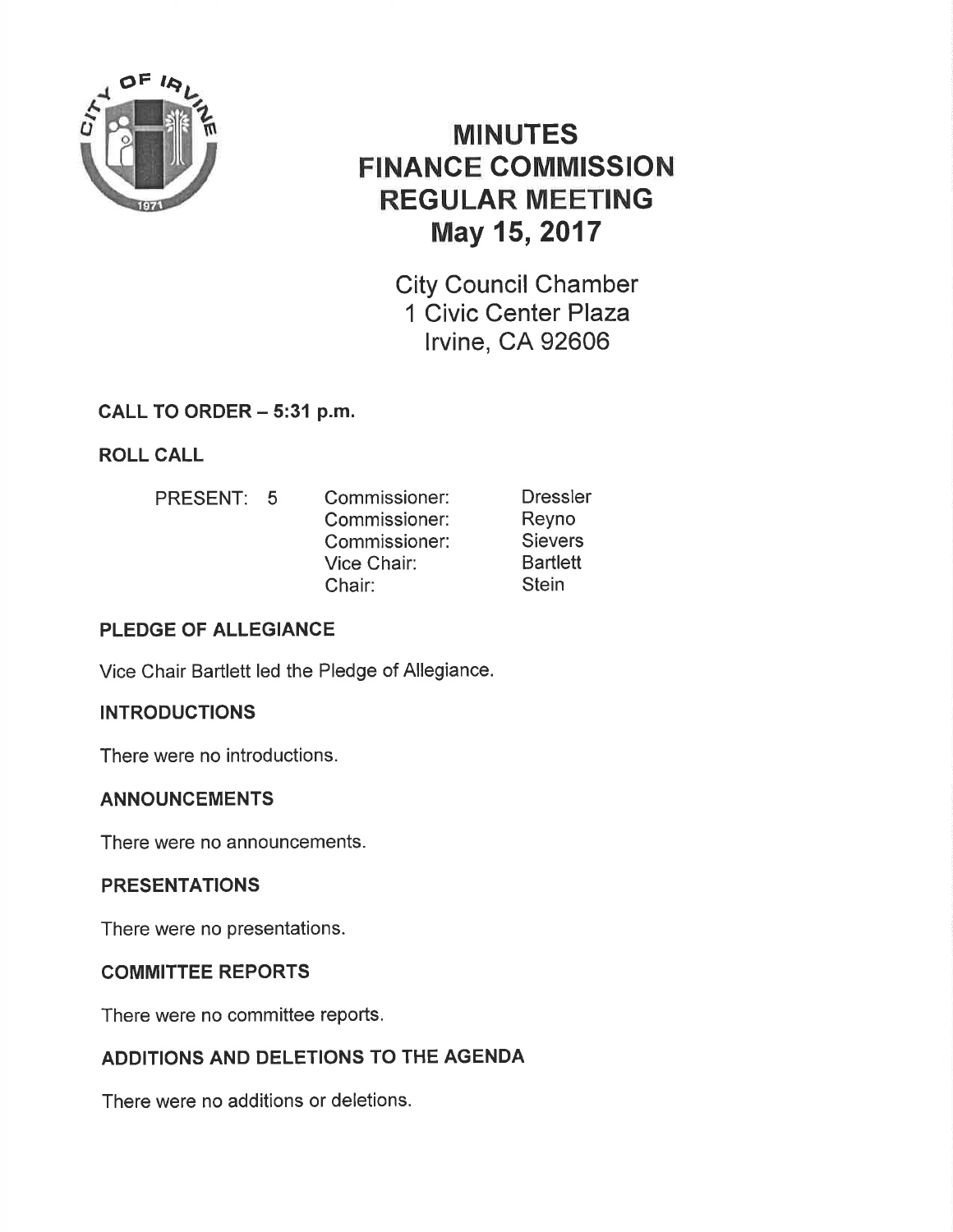#### PUBLIG COMMENTS

There were no public comments

#### COMMISSION BUSINESS

#### 1. MINUTES

### ACTION: Moved by Gommissioner Dressler, seconded by Commissioner Sievers, and unanimously carried to:

Approve the minutes of an adjourned regular meeting of the Finance Commission held on May 8, 2017.

# 2. FISCAL YEAR 2017-18 LANDSCAPE, LIGHTING AND PARK MAINTENANCE ASSESSMENT

Jennifer King, Finance Administrator, presented the report and answered questions. Kristin Griffith, Director of Financial Services, and Jay Ponce, Senior Management Analyst, were also present and answered questions. Beatrice Medina, from Willdan Financial Services, was available for questions.

Commission discussion included: calculation of the FY 2017-18 Assessment source; switching the funding source from General Fund to Fund 119; the City's total electricity cost; responsibility for maintaining the City's street lights; and converting all new City street lights to LED lighting and incorporating it in the Energy Plan update.

### AGTION: Moved by Vice Ghair Bartlett, seconded by Gommissioner Sievers, and unanimously carried to:

Recommend that the City Council adopt - A RESOLUTION OF THE CITY COUNCIL OF THE CITY OF IRVINE, CALIFORNIA, DECLARING ITS INTENTION TO LEVY AND COLLECT ANNUAL ASSESSMENTS, APPROVING THE ENGINEER'S ANNUAL LEVY REPORT AND ORDERING THE LEVY AND COLLECTION OF ASSESSMENTS FOR THE IRVINE LANDSCAPE, LIGHTING AND PARK MAINTENANCE ASSESSMENT, FISCAL YEAR 2017-18

#### 3. FISCAL YEAR 2017.18 MARCH BUDGET UPDATE

Roger Galli, Budget Officer, presented the report and answered questions. Kristin Griffith, Director of Financial Services, was also present and answered questions.

Commission discussion included: modifying the monthly budget updates to focus on significant changes and adding an executive summary section highlighting major points; including a real-time assessment of the budget; the reduction in contract services expenditures; and the acceleration in filling vacancies.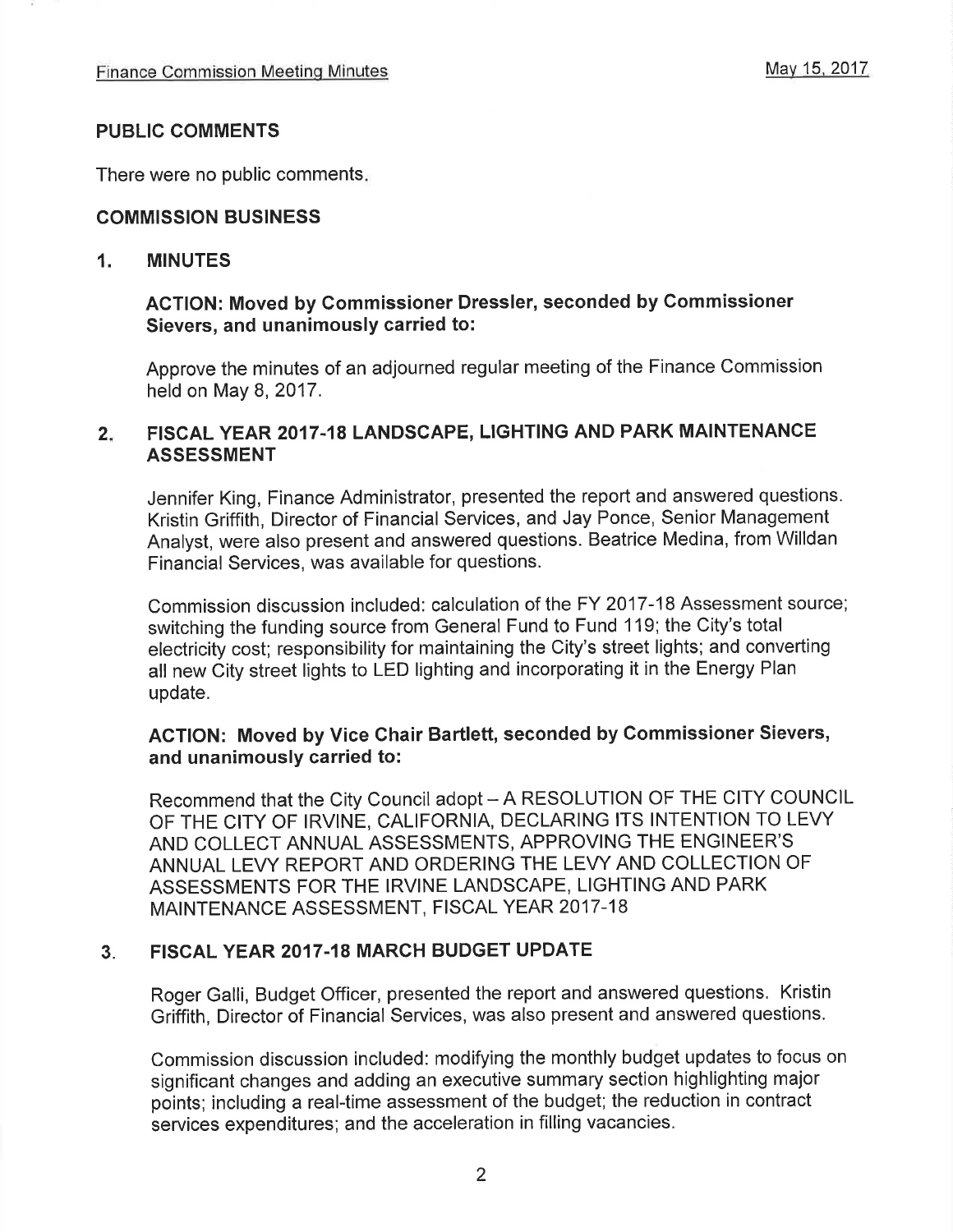#### Action: Moved by Commissioner Dressler, seconded by Vice Chair Bartlett, and unanimously carried to:

Receive and file the Fiscal Year 2016-17 March Budget Update

#### 4. FISCAL YEAR 2017.18 BUDGET

#### COMMUNITY DEVELOPMENT PRESENTATION

Susan Emery, Director of Community Development, introduced the Community Development Budget for 2017-18 and answered questions. Susan Wheelock, Senior Management Analyst, presented the Community Development budget detail for 2017-18 and answered questions.

Commission discussion included: the allocation of costs to Funds 005 and 024 and the number of full-time employees that are recoverable by these funds; the collection of unfunded pension liability through overhead costs; determining staffing based on the number of employees needed at build-out and projected attrition rate; the decrease in Development Services transfers-in revenue in the next few years; the impact of a multi-occupancy housing model on the City's financial stability; using money from hotel improvement districts to promote activities to better serve the community; affordable housing for the people who work in lrvine; frequency of General Plan updates; amount of expenditures shifted from FY 2016-17 to 17-18; and increasing developer fees to sufficiently recover pension fees.

#### COMMUNITY SERVICES PRESENTATION

Laurie Hoffman, Director of Community Services, introduced the Community Services Budget for 2017-18 and answered questions. Mike Cribbin, Senior Management Analyst, presented the Community Services budget detail for 2017-18 and answered questions. Kim Mahon, Management Analyst, Ed Crofts, Community Services Manager - Great Park, and Darin Loughrey, Community Services Manager of Parks & Recreation, were also present and answered questions.

Commission discussion included: the percent increase in salaries and benefits from full-time positions; increases in expenditure due to growth, additional services, and transfers from other departments; potential changes in cost and revenues from classes and programs as a result of the recent cost study; the Great Park's main sources of revenue; the community's request for additional park and recreational facilities; the timeline for planning Heritage Park; offering more fully accessible playgrounds and expanded programming for the City's senior and special needs population; breakdown of the operation and maintenance of the balloon; the current operating capacity of the balloon and ways to increase revenue through improved ridership and park utilization; resident vs. non-resident cost of riding the balloon; and staffing at the Quail Hill Trailhead.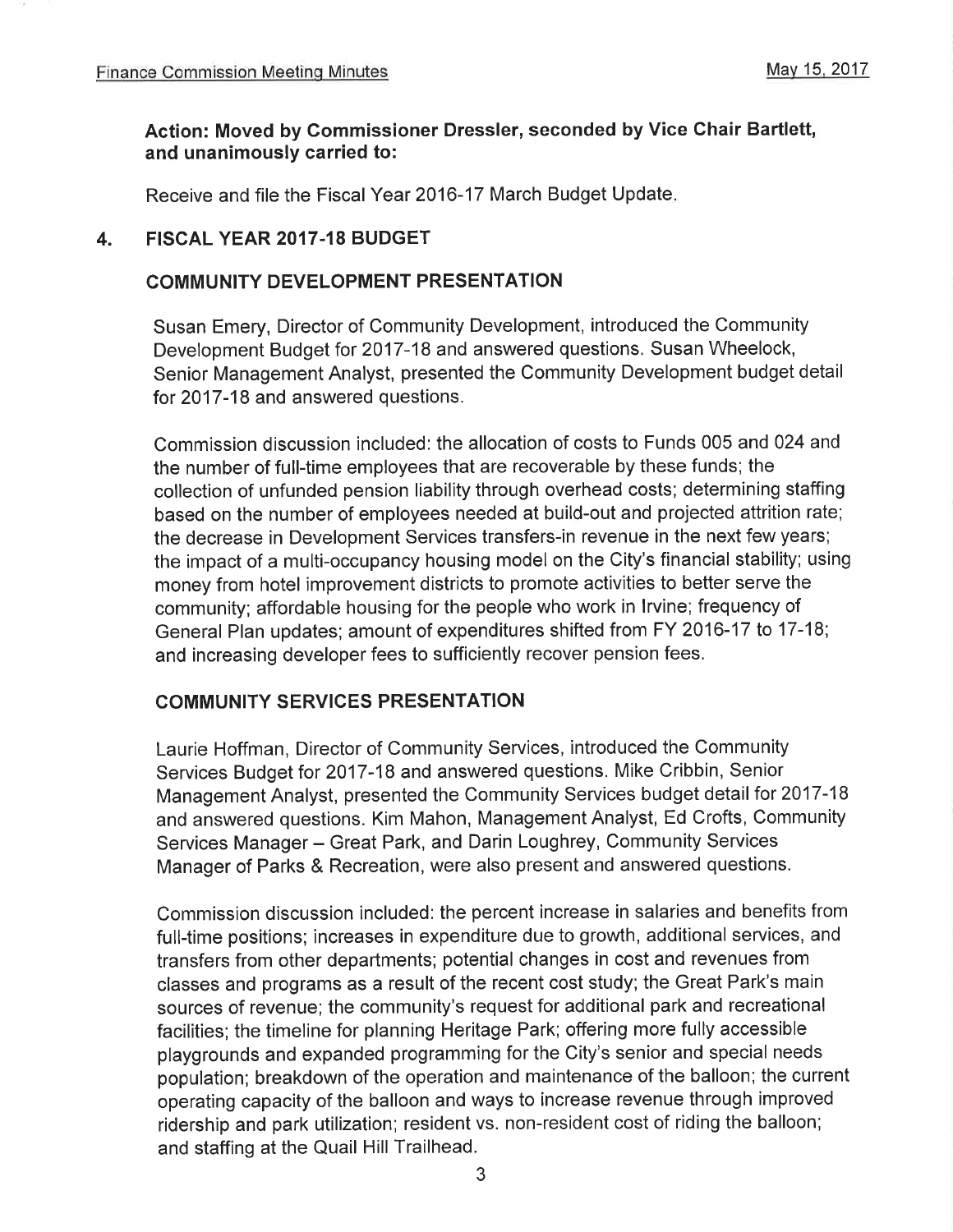# PUBLIC WORKS PRESENTATION

Manuel Gomez, Director of Public Works, introduced members of the Public Works staff. Scott Smith, Deputy Director of Public Works, introduced the Public Works Budget for 2017-18 and answered questions. Jay Ponce, Senior Management Analyst, presented the Public Works budget detail for 2017-18 and answered questions. Kristin Griffith, Director of Financial Services, Mike Apodaca, Manager of Public Services, and Jaimee Bourgeois, City Traffic Engineer, were also present and answered questions.

Commission discussion included: the shift of landscape maintenance costs from the General Fund to the Gas Tax Fund and the concern over one-time shifts; reason for transferring to the Slurry Seal from the Fund Gas Tax Fund; impact of the minimum wage increase and its effect on existing contracts; calculation of the Civic Center Maintenance and Operations Fund; reasons for the decrease in the Fleet Services Fund; an explanation of the slurry seal and resurfacing cycles; determining the placement of stoplights; preparing for the emergence of autonomous vehicles; responsibility for the maintenance of bus stop shelters; explaining the study and implementation of traffic signal timing on Alton; the condition of City vehicles returned after employee use; and new projects that may improve Return on lnvestment and reduce costs.

#### CAPITAL IMPROVEMENT PROJECTS PRESENTATION

Jessica Depner-Pham, Senior Management Analyst, introduced the Capital lmprovement Projects presentation. Jay Ponce, Senior Management Analyst, presented the Capital lmprovement Projects budget detail for 2017-18 and answered questions. Manuel Gomez, Director of Public Works, Kristin Griffith, Director of Financial Services, and Chris Koster, Manager of Great Park Planning & Development, were also present and answered questions.

Commission discussion included: an explanation and progress update of the Civic Center Tenant lmprovements project; plans to relocate staff due to maximum occupancy; securing construction funds to improve the Animal Care Center; the importance of reserving funds for future maintenance and rehabilitation costs; the need for the Great Park Visitor's Center Plaza Refurbishment project; the need for considering depreciation-type funding for certain City infrastructure and Great Park facilities; and maintenance of City sewers by the lrvine Ranch Water District.